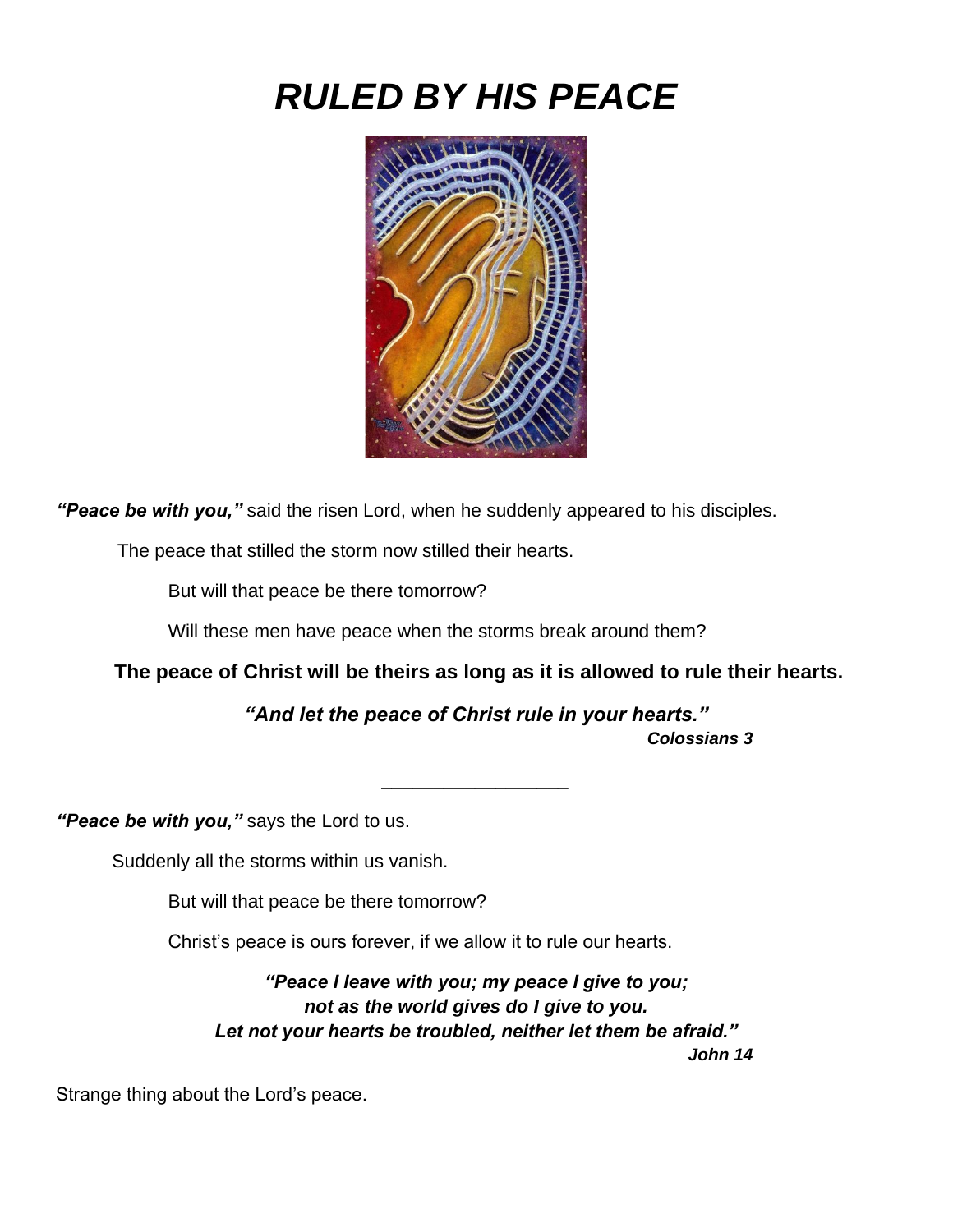## **It remains only if we allow it to rule.**



How does the Lord's peace rule?

It convicts us when self-righteous anger rises up in our hearts.

\_\_\_\_\_\_\_\_\_\_\_\_\_\_\_\_\_\_

It nudges us when we lose our focus.

It warns us when we climb the judgment throne.

It calls us to repent of our arrogance before it's too late.

It opens a path of peace for us to walk.

## *The peace of Christ and the Body of Christ.*

The Body of Christ is a Kingdom of Peace.

It is not an institution.

It is not an organization.

It is not a religious club.

The Body of Christ belongs to those who walk in peace with God and with each other.



*"And let the peace of Christ rule in your hearts, to which you were called in the one Body."*

*Colossians 3*